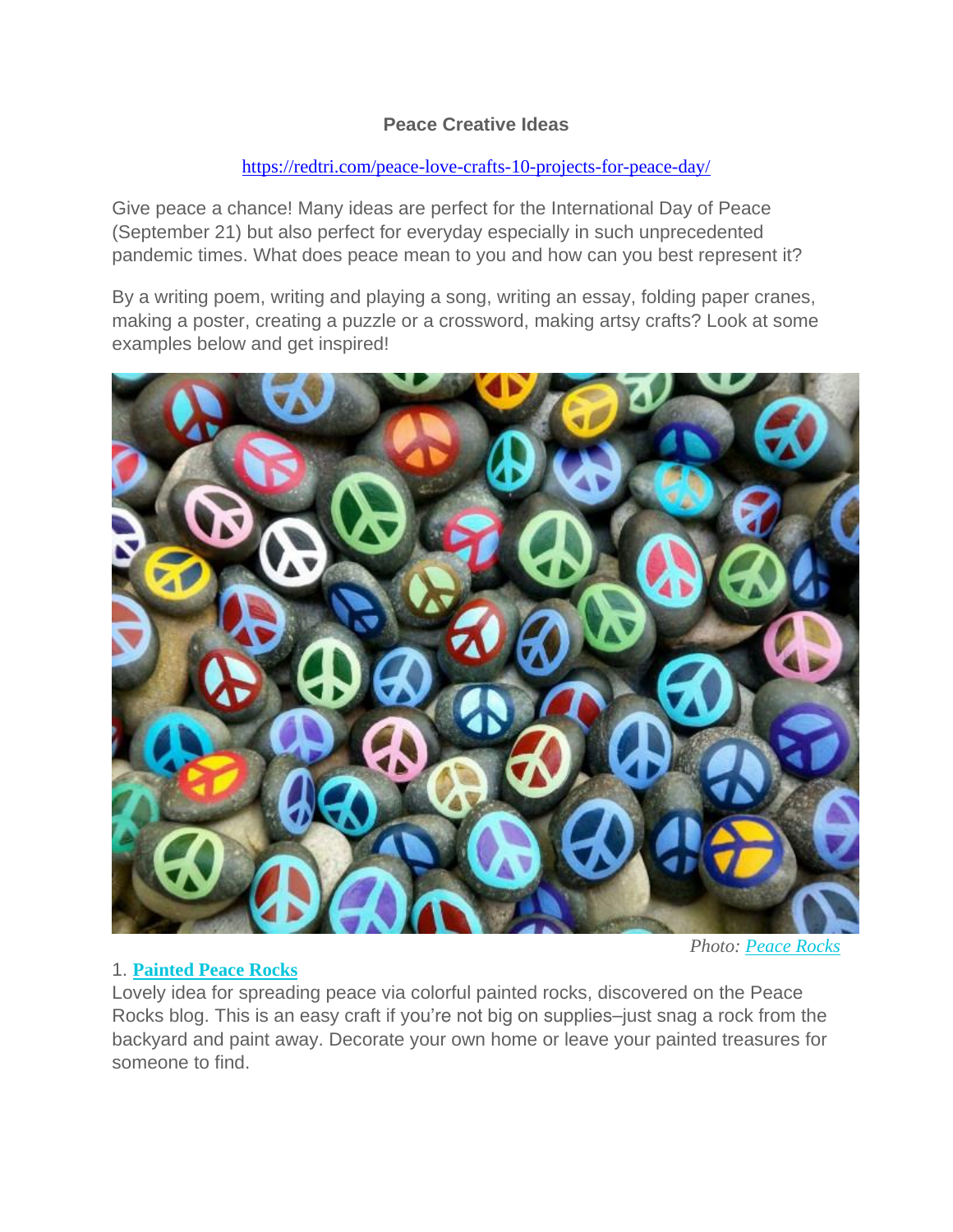

### *Photo: [Cupcakes](http://www.cupcakesandcutlery.com/) & Cutlery*

# 2. **Easy Yarn [Dreamcatcher](http://www.cupcakesandcutlery.com/easy-yarn-dream-catcher/)**

For cute bedroom decor and peaceful dreams, why not whip up a yarn dreamcatcher? This craft from Cupcakes & Cutlery is made all the easier if you've got an embroidery hoop handy. If not, a hanger or cookie cutter could sub in as a circle base.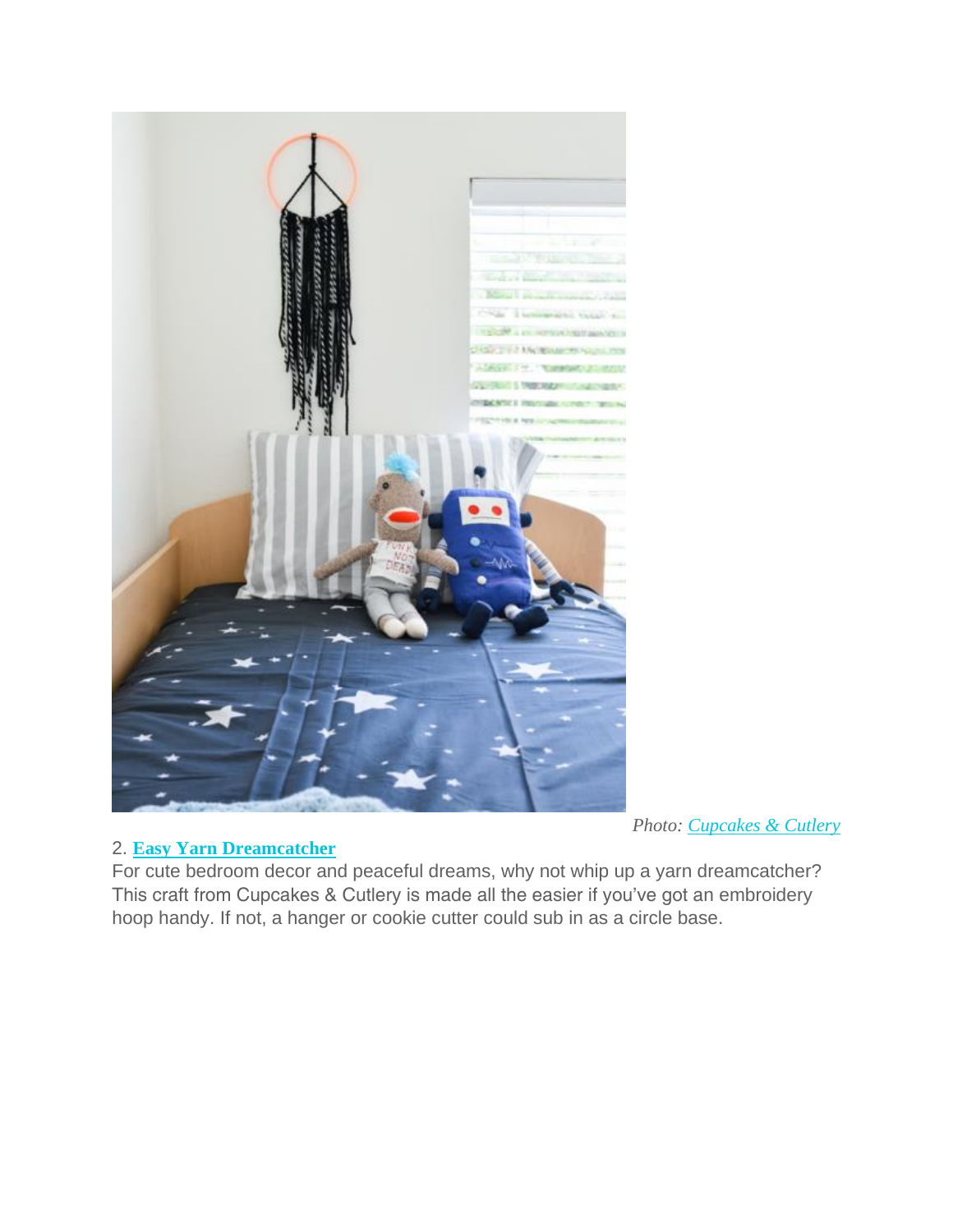

# 3. **Peace Sign [Coloring](http://www.buzzle.com/articles/free-printable-peace-sign-coloring-pages.html) Page**

The bonus of this peace sign coloring page is that there will likely be some peace and quiet while your little artists are at work. You can head to **[Buzzle](http://www.buzzle.com/articles/free-printable-peace-sign-coloring-pages.html)** to download this page (plus lots of other peace-themed coloring pages) for free.

*Photo: [Buzzle](http://www.buzzle.com/)*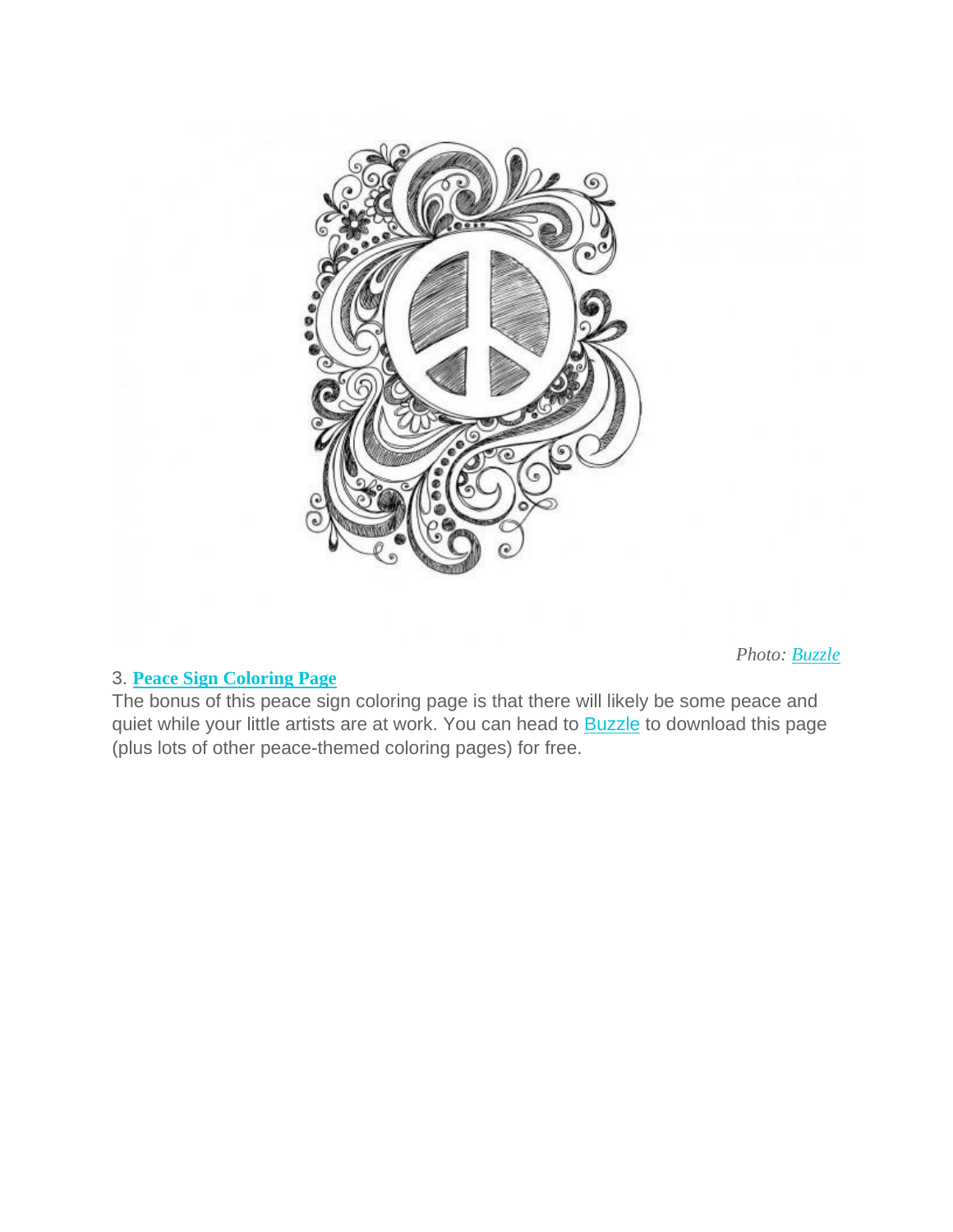

# 4. **[Fingerprint](http://tothelesson.blogspot.com/2012/09/in-honor-of-peace-day.html) Peace Dove**

*Photo: To the [Lesson!](http://tothelesson.blogspot.com/)*

This idea from To the Lesson! is a great way to explain to the youngsters that there are lots of symbols for peace–and they'll love using their fingerprints to put their own personal stamp on a dove of peace.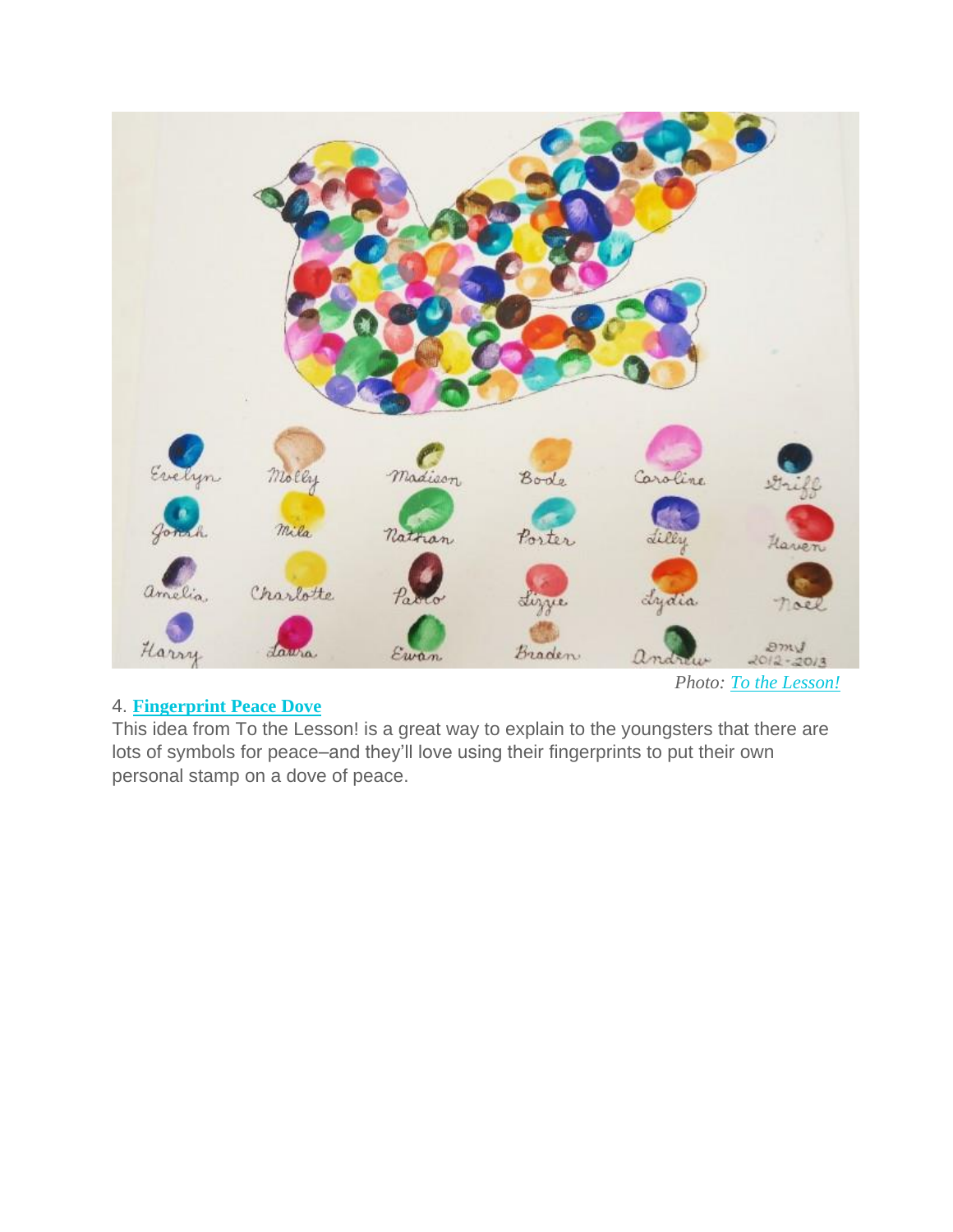

# 5. **[Paper](http://workingmomwonders.blogspot.com/2014/01/peace-craft-for-martin-luther-king-jr.html) Plate Peace Signs**

Little finger painting enthusiasts will get a particular kick out of this idea from Working Mom Wonders. If you've got masking tape, paper plates, and some paint, you'll all set for some easy-peasy peace signs.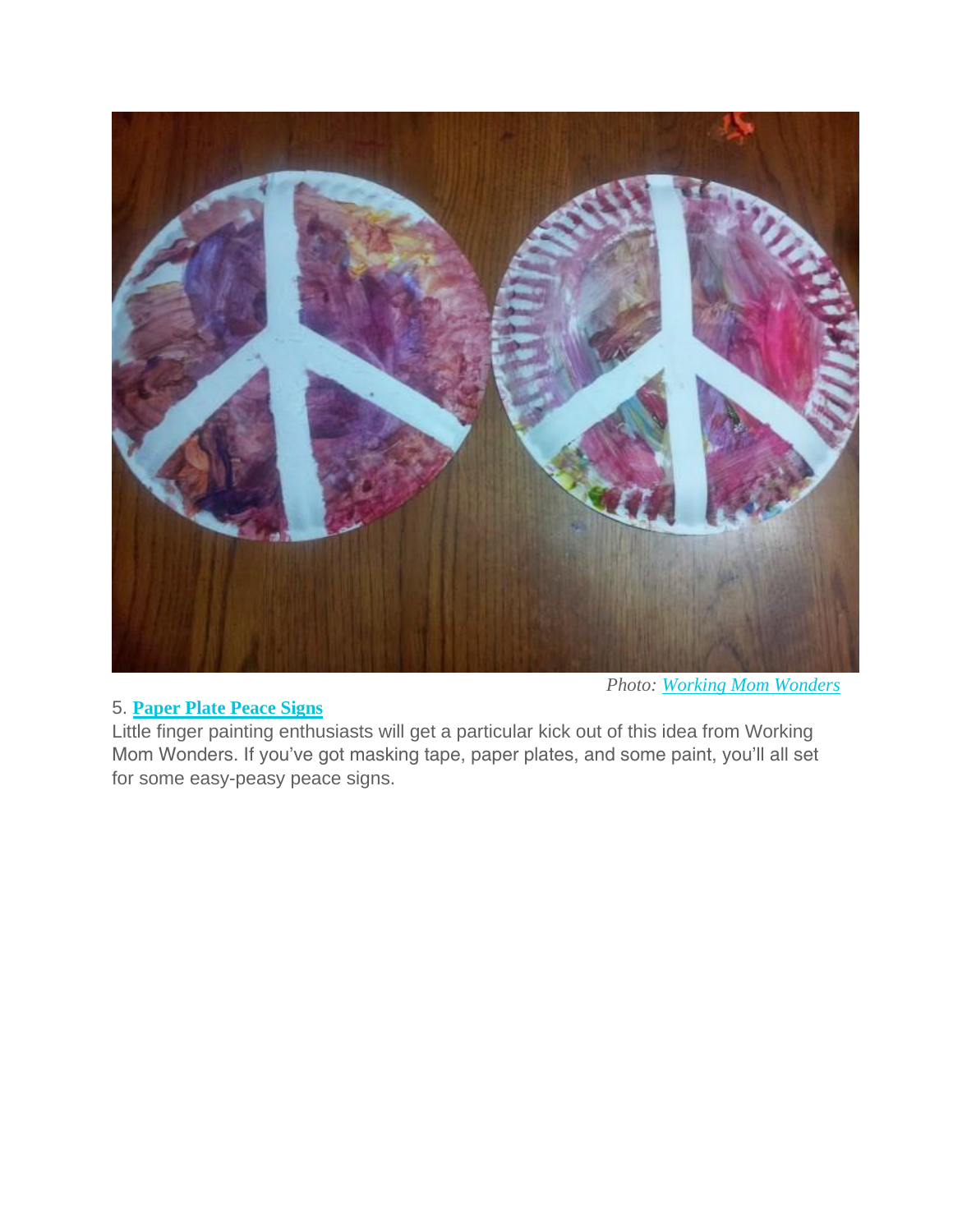

### 6. **DIY Peace [Poster](http://www.notimeforflashcards.com/2013/08/peace-sign-activity-for-kids.html)**

*Photo: No Time for [Flashcards](http://www.notimeforflashcards.com/)*

Lovely idea from No Time for Flashcards gets kids thinking and lets them be creative, too. Outfit them with a clipboard, coloring tools, and this peace [poster](http://www.notimeforflashcards.com/2013/08/peace-sign-activity-for-kids.html) and then let them find a peaceful place outside and get down to artsy business.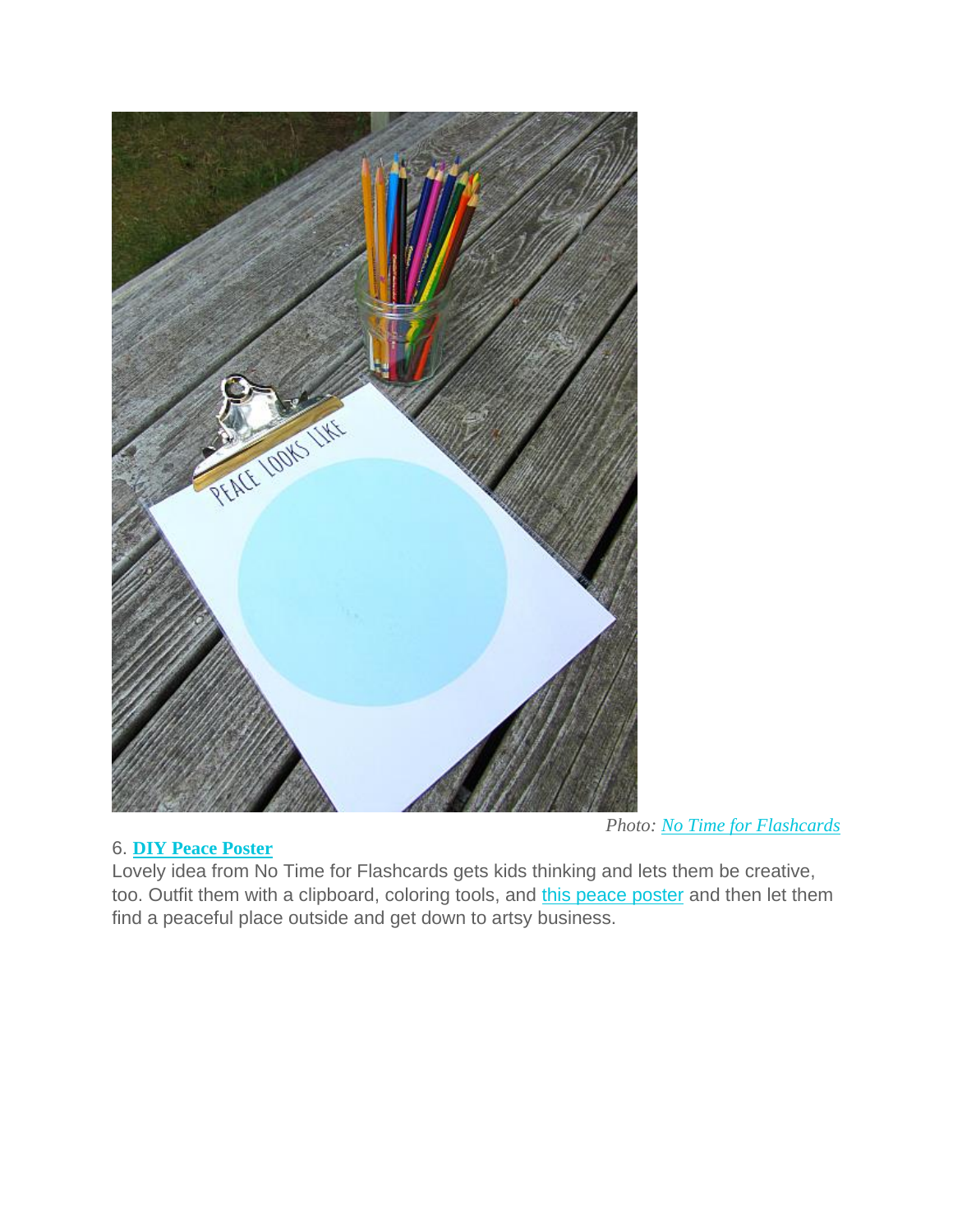

# 7. **Peace [Chalk](https://lea64smile.wordpress.com/2013/03/09/sidewalk-chalk-art/) Art**

*Photo: Lea [Rankin](https://lea64smile.wordpress.com/)*

The easiest way to create a path toward peace? With sidewalk chalk! This activity will get the kids outside, doesn't need any special materials, and may even make the whole neighborhood smile. S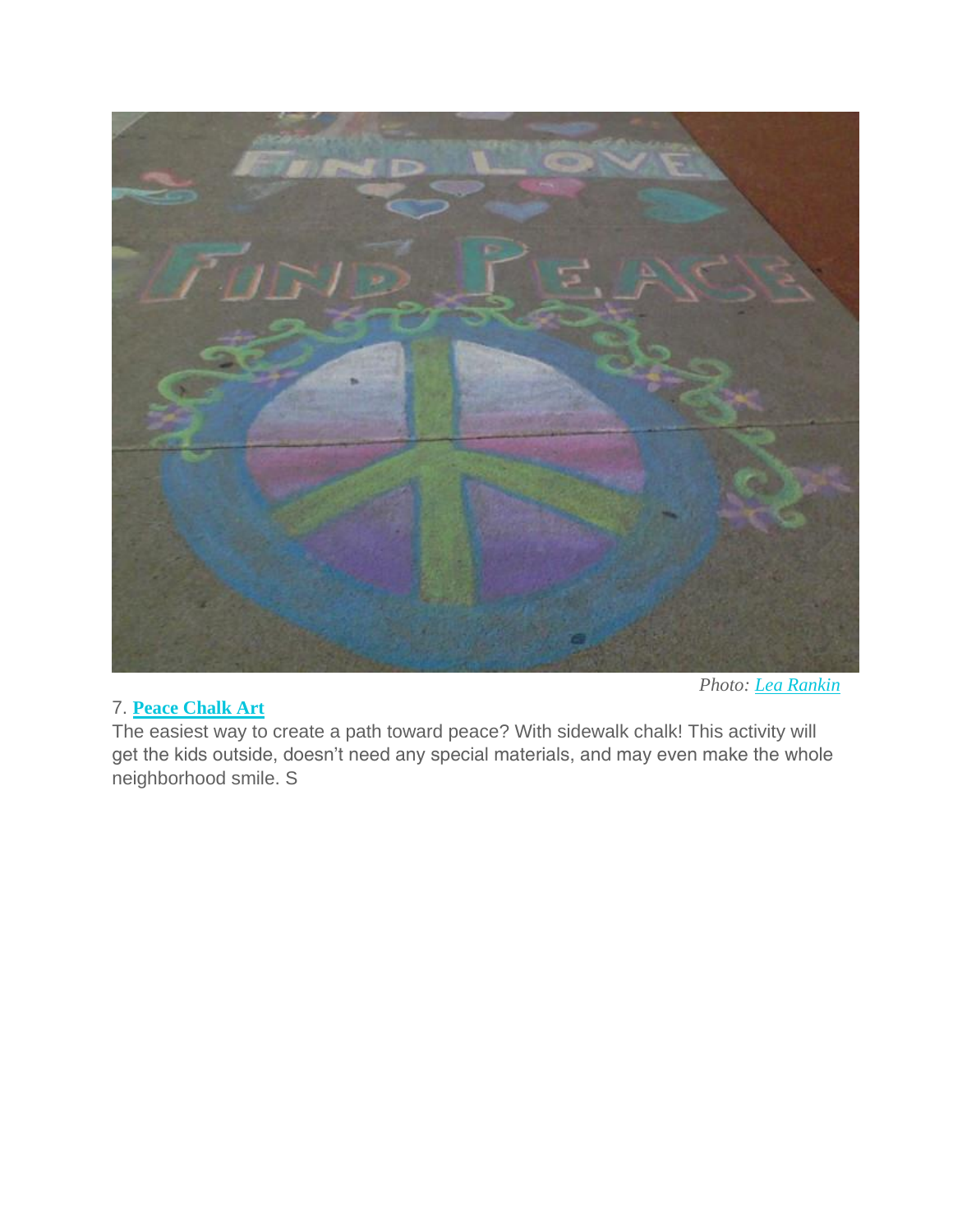

# 8. **Sign [Language](http://www.artsonia.com/museum/art.asp?id=24828119) Peace Sign Craft**

This is a great way to teach the littles the sign for peace. It's as easy as tracing their hands on construction paper, folding the fingers to create the peace sign, and decorating!.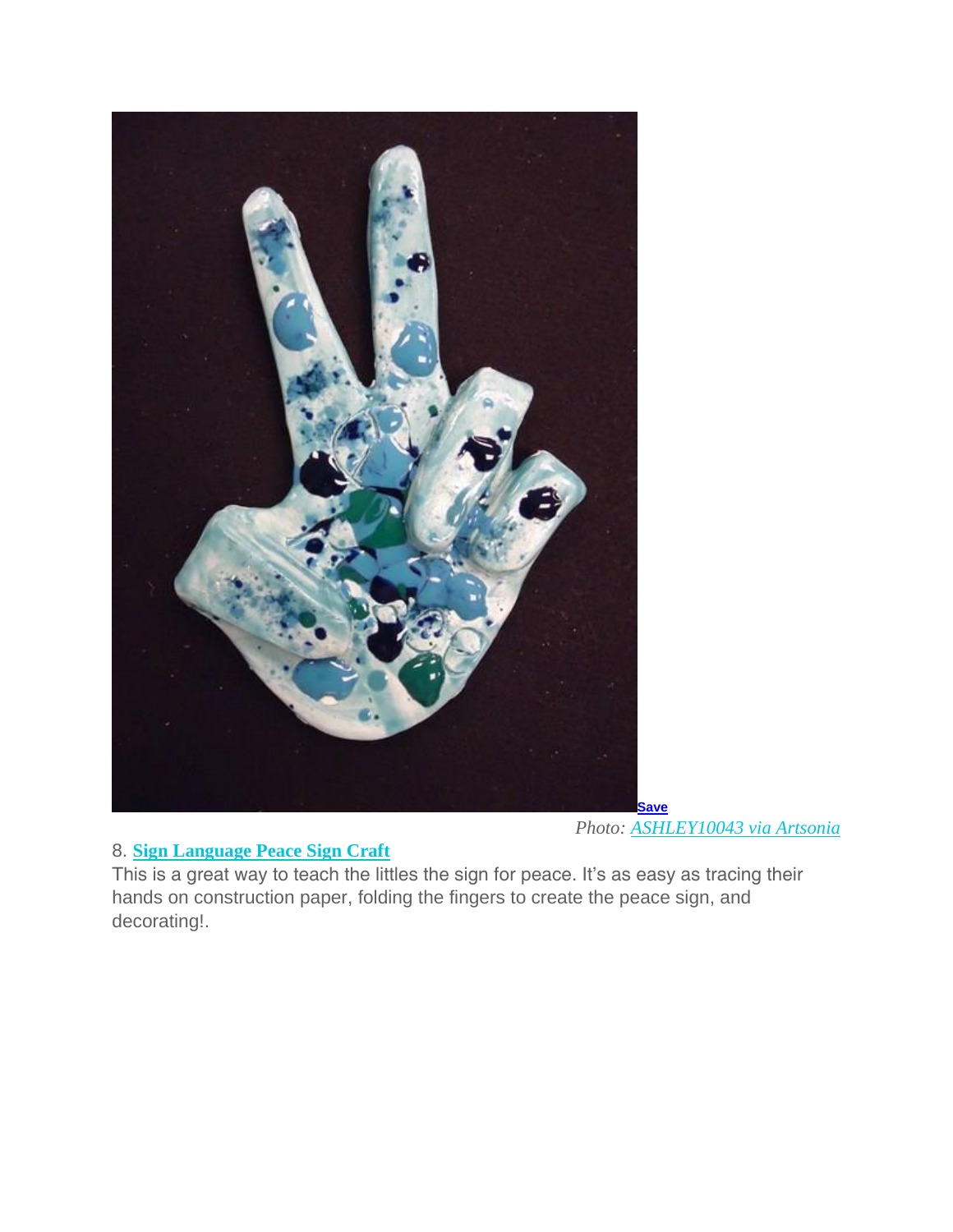

#### 9. **[Pinwheels](http://www.pinwheelsforpeace.com/pinwheelsforpeace/home.html) for Peace**

*Photo: One [Crayola](http://onecrayolashort.blogspot.com/2010/09/pinwheels-for-peace.html) Short*

Take a cue from One Crayola Short and make your own Pinwheel for Peace. It's a fantastic Peace Day project started by two Florida art teachers as a way for kids to express their feelings about what's going on in the world and in their own lives. With a downloadable template, the pinwheel is easy enough to create. Add colorful decoration and some words about what "peace" means, and you've got a craft that perfectly represents the day.